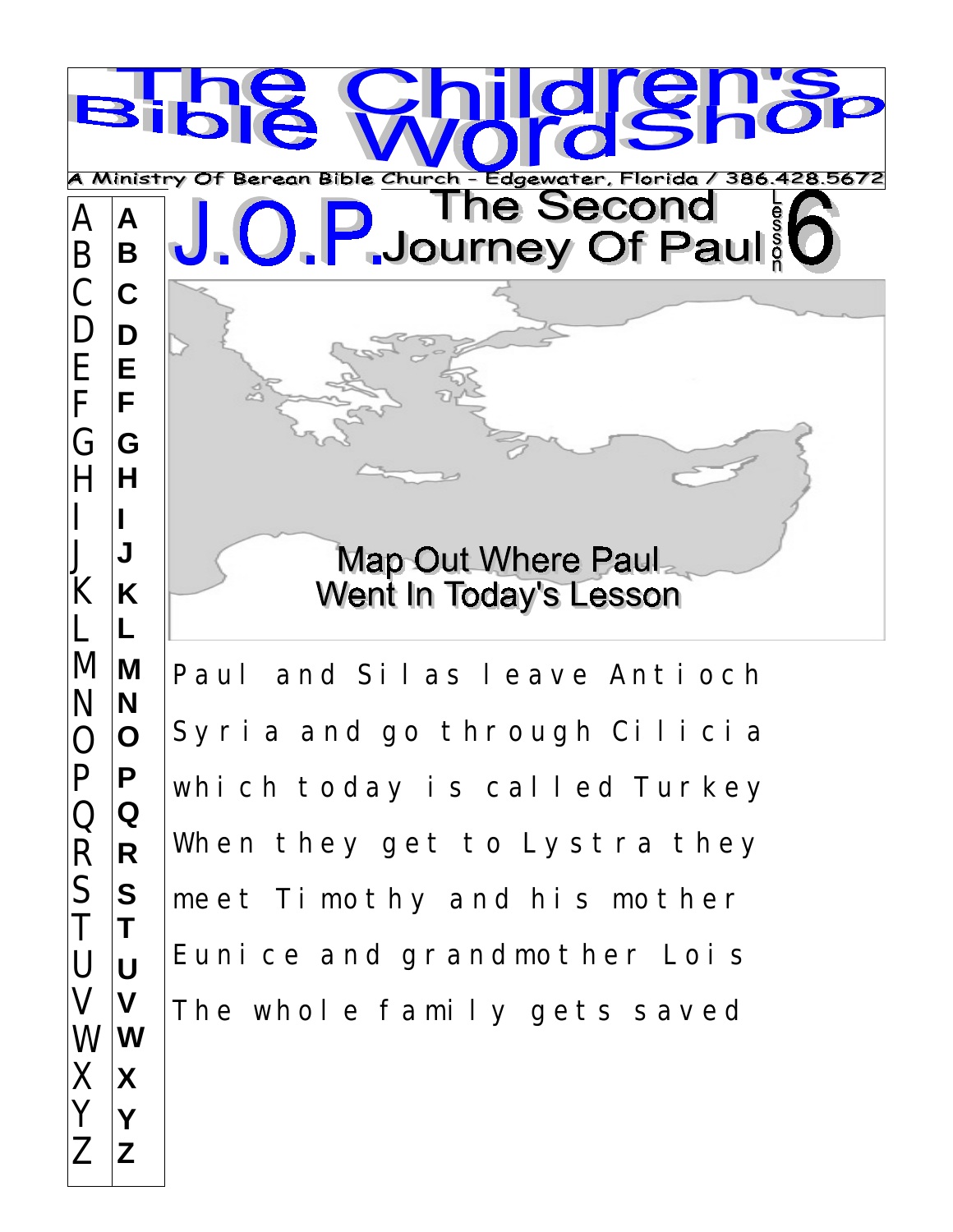## JOP2 Lesson 6 — The Journey Begins

P1 After his first journey Paul stayed in Antioch Syria for a while and reported to the church there all that God was doing among the Gentiles. Soon though he decided to take another journey. Acts 15:36 And some days after Paul said unto Barnabas, Let us go again and visit our brethren in every city where we have preached the word of the Lord, and see how they do.

P2 Barnabas wanted to go with Paul and take John Mark with them. This is the same John Mark who God told to write the book of Mark in your King James Bible. Acts 15:37 And Barnabas determined to take with them John, whose surname was Mark.

P3 But Paul does not think it is a good idea because Mark deserted them on the last trip. Acts 15:38 But Paul thought not good to take him with them, who departed from them from Pamphylia, and went not with them to the work.

P4 Paul and Barnabas get into an argument over Mark. They decide to split up and not go together at all. Barnabas takes his own journey by sailing to Cyprus. Barnabas did not have the approval from the church at Antioch Syria for this journey as far as we can tell from the scriptures. But Paul did have the approval as we will read in verse 40 in a moment. Acts 15:39 And the contention was so sharp between them, that they departed asunder one from the other: and so Barnabas took Mark, and sailed unto Cyprus;

P5 Paul chooses another helper by the name of Silas. The church approves this group and sends these men on their journey. Acts 15:40 And Paul chose Silas, and departed, being recommended by the brethren unto the grace of God.

P6 Their journey takes them through Syria and Cilicia. Cilicia is what we would call Turkey today in Asia Minor. They began to go city to city as before "confirming" or making stronger the churches they visited. Acts 15:41 And he went through Syria and Cilicia, confirming the churches.

P7 In Lystra Paul meets Timothy and gives him the gospel of Grace. Timothy is the same person that Paul writes the books of 1 & 2 Timothy too. Timothy's mother was Jewish but his father was a Greek or Gentile. Acts 16:1 Then came he to Derbe and Lystra: and, behold, a certain disciple was there, named Timotheus, the son of a certain woman, which was a Jewess, and believed; but his father was a Greek:

P8 The names of Timothy's mother and grandmother are found in the book of first Timothy. Paul writes to Timothy and says... 2 Tim 1:5 When I call to remembrance the unfeigned faith that is in thee, which dwelt first in thy grandmother Lois, and thy mother Eunice; and I am persuaded that in thee also. This verse tells us that the grandmother Lois got saved first, then her daughter Eunice and then Timothy. The whole family got saved by believing the gospel of the grace of God.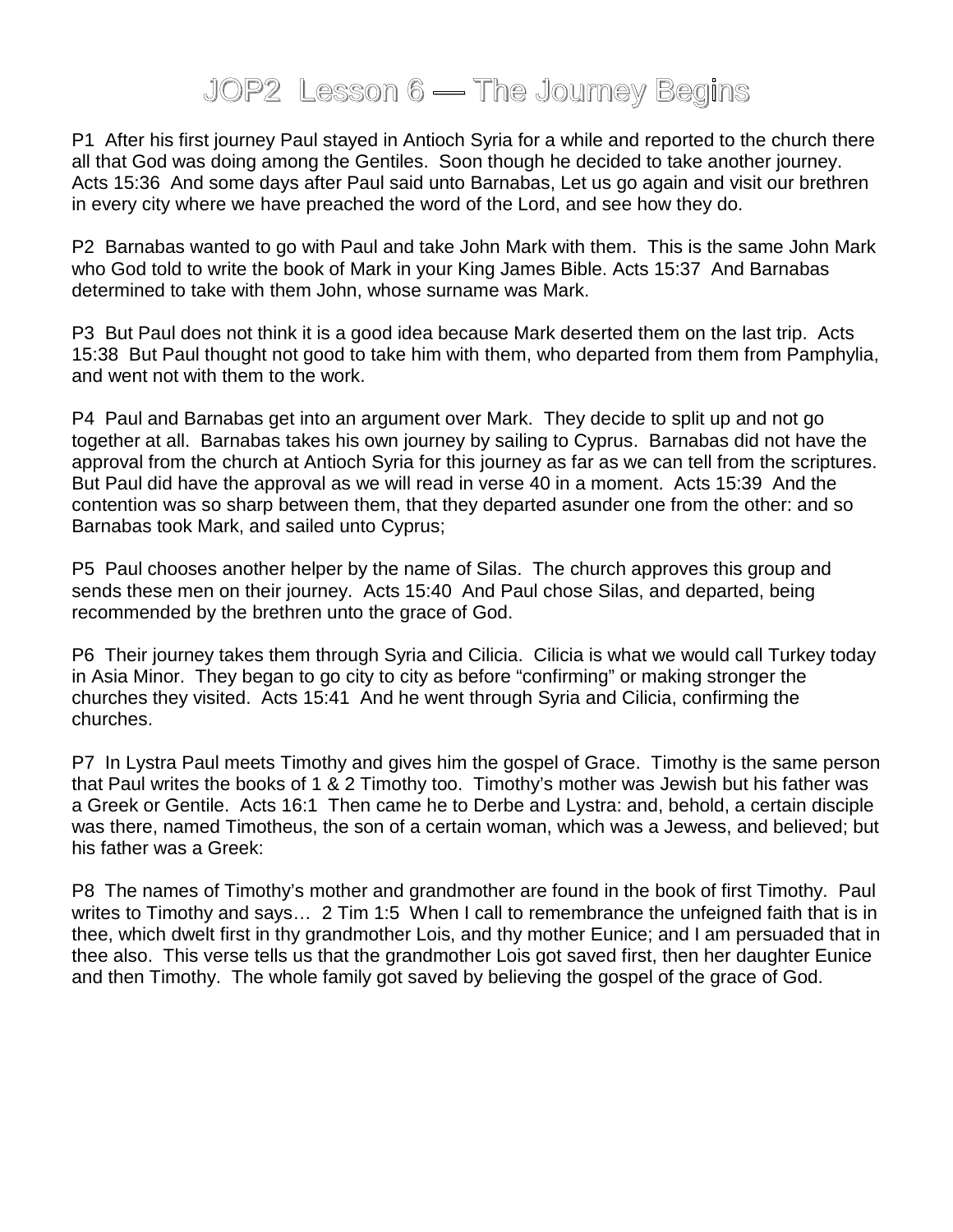

Put The Cities In The Right Order… Athens Antioch Berea **Corinth** Derbe Ephesus Lystra Philippi **Tarsus Thessalonica** Troas